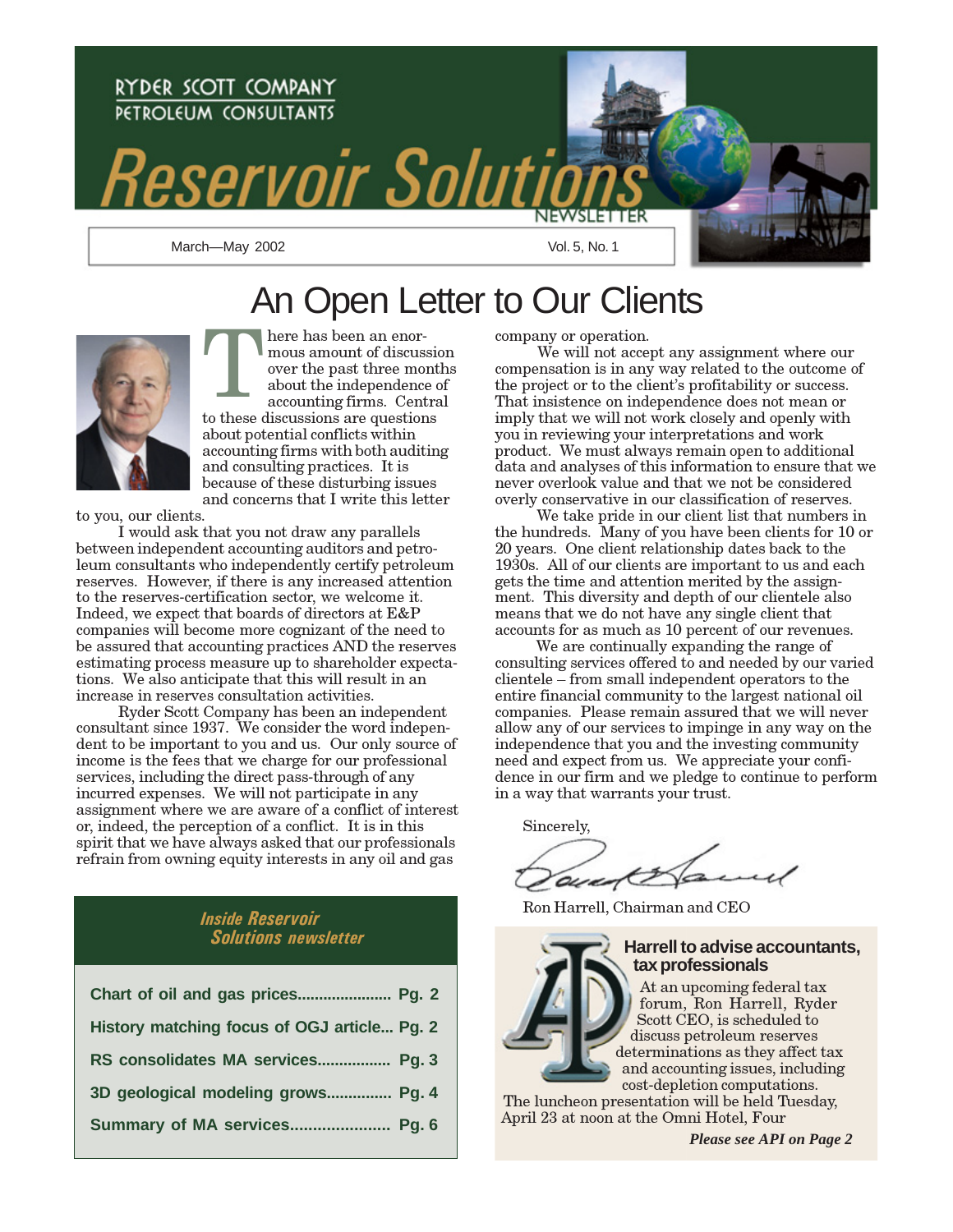### *API—Cont. from Page 1*

Riverway, in Houston. The American Petroleum Institute sponsors the API Federal Tax Forum, which attracts 250 to 300 tax and accounting professionals from oil and gas companies and accounting firms.

"Typically, presentations on tax issues are given by tax professionals both in companies as well as in accounting and law firms," said Steve Dollinger at API. "However, we always try to solicit input from experts in other oil- and gasrelated disciplines."

Dollinger added that he expected the audience to be most interested in the problems of including more than proved reserves in cost-depletion calculations.

"Issues involving reserves definitions and application of those definitions will be an important focus," said Dollinger.

The two-and-a-half-day forum begins April 22 and features numerous federal tax experts. For more information, contact Betty Ferguson at API at 202-682-8466.

### **Publisher's Statement**

*Reservoir Solutions* newsletter is published quarterly by Ryder Scott Company LP Petroleum Consultants. Established in 1937, the reservoir evaluation consulting firm performs more than 1,000 studies a year. Ryder Scott has issued reports on more than 200,000 wells or producing entities in North America. The firm has also evaluated hundreds of international oil and gas properties involving thousands of wells. Ryder Scott multidisciplinary studies incorporate geophysics, petrophysics, geology, petroleum engineering, reservoir simulation and economics. With 117 employees, including 66 engineers and geoscientists, Ryder Scott has the capability to complete the largest, most complex reservoir-evaluation projects in a timely manner.

### Board of Directors

Ronald Harrell Chairman and CEO Don P. Roesle President and COO John E. Hodgin Exec. V. President

Fred P. Richoux Sr. Vice President John R. Warner Exec. V.P.–Intl. Larry T. Nelms Sr. Vice President

Reservoir Solutions Editor: Mike Wysatta Business Development Manager

Ryder Scott Company LP 1100 Louisiana, Suite 3800 Houston, Texas 77002-5218 Phone: 713-651-9191; Fax: 713-651-0849 Denver, Colorado; Phone: 303-623-9147 Calgary, AB, Canada; Phone: 403-262-2799 E-mail: info@ryderscott.com Web site: www.ryderscott.com

## OGJ publishes article on history matching simulation models by RS engineers

The *Oil & Gas Journal* recently published an article on history matching reservoir simulation models written by Ryder Scott petroleum engineers Dean Rietz, vice president and manger of reservoir simulation, and Miles Palke. "A good history match, however, does not guarantee a good model," the article stated. "What does is the total package, consisting of the construction, the history match, and most importantly, reasonable projections."

### "A good history match, however, does not guarantee a good model."

The authors warn against using modeling results that contradict common reservoir engineering principles. "Often professionals tend to place a higher than justified level of confidence on model results, simply because they were calculated with a sophisticated approach," the

article stated.

Without a history match, there would be little basis with which to determine if the predicted reservoir performance is reasonably correct, the article states. The strongest tool of simulation is history matching and conversely, evaluators often have little confidence in non-history matched models.

"For instance, the reservoir engineering staff at the U.S. Security and Exchange Commission says proved reserves can be derived from a model only if it features a 'good' history match," the authors state.

The article discusses the phases constraining the history match and iterations, including parameters used for matching and nine steps to organize a history match. Major sections include reasonableness, pressures and produced volumes, well pressures and saturation, reasonable changes to a model to achieve a match, reconfiguring the final history-matched model and validating forecasts.

The *OGJ* article was published on Dec. 24, Page 47.



**The historical price chart shows the monthly average cash market prices for the following: WTI crude at Cushing (NYMEX), Brent crude and Henry Hub gas.**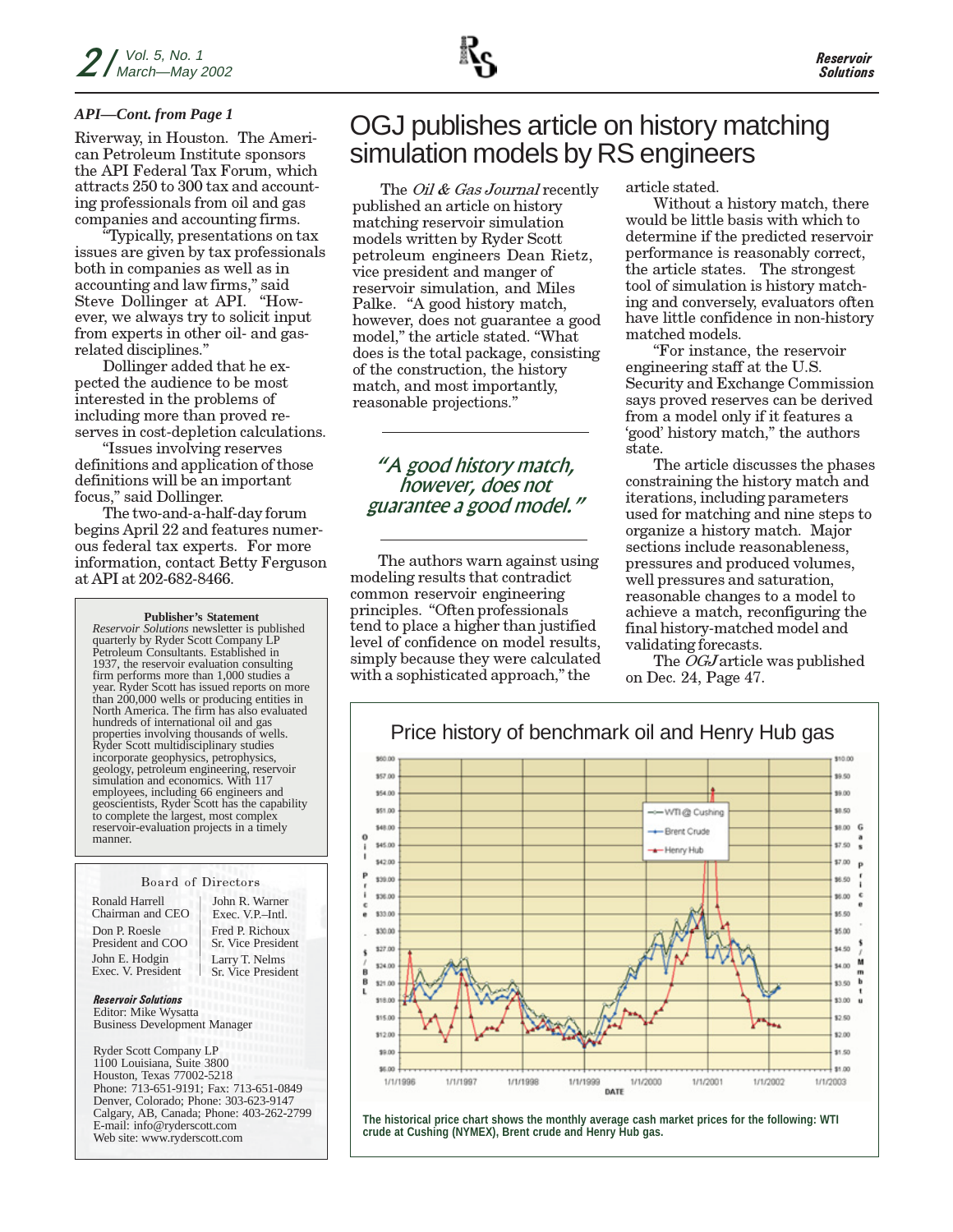# Ryder Scott consolidates management advisory services to meet client demand

To meet increasing client demands, Ryder Scott recently consolidated its management advisory (MA) services under designated leadership. "For years, we have counseled oil and gas managers in a variety of ways. Lately, however, we have experienced a growing demand for these services. We felt it was necessary to dedicate more resources to this area," said Ron Harrell, CEO. "This includes assigning the management of those packaged services to designated Ryder Scott personnel."

MA services are aimed at bridging the gap between technical and management issues to provide executives with solutions for their planning and strategic decisions. Joe Magoto, senior vice president, will lead this sector of Ryder Scott's business while Herman Acuña, international vice president, will coordinate many of the individual services.

"At Ryder Scott, we have a wide variety of resources at our disposal and our clients will benefit from utilizing the many specialized talents of our technical staff," said Magoto.

- Those MA services comprise the following:
- $\blacksquare$  Advisor to boards of directors
- Contract analysis and evaluation
- Development plays in producing trends
- Exploration portfolio strategic planning
- Gas storage management
- Internal reserves audits for major  $E&P$  companies<br>■ Litigation/arbitration and conflict-resolution
- Litigation/arbitration and conflict-resolution support
- Marketing analysis and strategies
- National oil and gas companies, general consulting services for
- Negotiation strategies
- Investment banks, petroleum advisor to<br>Privatization consulting
- Privatization consulting
- **Process standardization**
- **Reserves management systems development**
- Reservoir simulation candidate selection
- Training seminars/custom manuals

"While a list provides some insight into our management advisory services, the areas of opportunities where Ryder Scott can provide beneficial assistance are much broader," said Magoto. "Through the proper design of project-specific consulting teams and the leveraging of Ryder Scott's strong technical heritage, our firm is poised to provide professional services second to none."

In the upstream petroleum industry, managers are faced with an extremely complex process in forming a strategy to guide business and operations decisions. "Even experienced managers often need expert, unbiased, outside opinions on their strategies, tactics and business processes," said Harrell.

The MA services are a natural outgrowth of Ryder Scott's core business—reservoir evaluation. "As the industry has changed, so have we. This diversification is not a departure from our business philosophy, but a





**Magoto**

**Acuña**

"MA services are aimed at bridging the gap between technical and management issues to provide executives with solutions for their planning and strategic decisions."

marshalling of our resources to handle what we see as a growing service segment," said Harrell.

Ryder Scott provides managerial guidance to integrated supermajors, state-owned companies and large and small independent oil and gas companies. "Most companies that operate within their own corporate cultures can benefit from Ryder Scott's wide breadth of experience. We perform 1,000 studies a year for a broad base of clients, putting us in a unique position to share our general knowledge base through management advisory services," said Harrell.

The role and focus of Ryder Scott in furnishing advisory services differs from its role as a technology provider. "Providing certain specific technologies such as simulation, probabilistic analysis, market analysis, etc.—is not as important as our ability to clearly identify the need for and appropriate application of such technologies," said Acuña. Management consulting demands an ability to lead clients in better defining their objectives in an environment of competition and risk, he added.

"Ryder Scott's experience positions its personnel to quickly assess and understand the challenges thereby helping clients define critical goals, including project reach and scope," said Magoto. "Management advisory services are aimed at devising the best approach to the challenges at hand."

For further information, contact Magoto at joe\_magoto@ryderscott.com or Acuña at herman\_acuna@ryderscott.com.

*Please see Summary of MA Services on Page 6*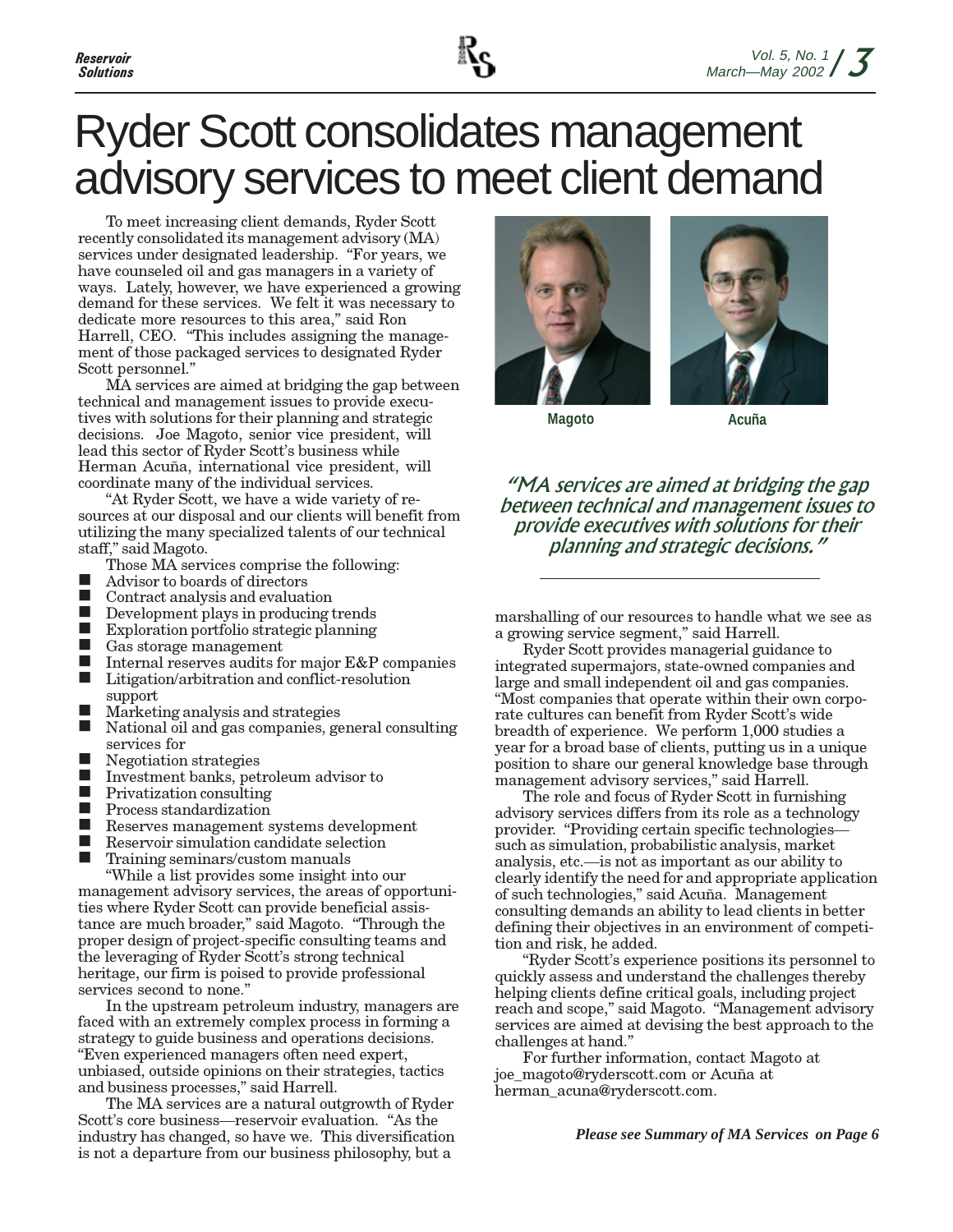# Reservoir simulation, other factors spur growth of 3D geological modeling

**— Steve Phillips, Ryder Scott geophysicist**













s a young surveyor in late 18<sup>th</sup> century England, William Smith<br>
acquired a deep knowledge and curiosity about the landscape of his<br>
native Oxfordshire. He noticed that rocks with certain characteristics<br>
seemed to occur acquired a deep knowledge and curiosity about the landscape of his earth. With this insight, Smith single-handedly invented geology as a threedimensional science. And a valuable science it was to miners, who sought his map-making skills in their quest to burrow and find the suddenly precious coal.

Like Smith, geologists today are happiest when contemplating unseen, subterranean landscapes concealing mineral riches. These days, however, the geological imagination has been joined by computer technology to reveal the subsurface world as never before.

Three-dimensional computer visualization of geological features is commonplace in most E&P companies. But now there is increasing demand for detailed 3D property models of both large and small reservoirs. Not only is it important to see the structure of a reservoir, it is essential to recreate the distributions of such properties as net thickness, porosity, saturation and permeability in spatially correct relationships.

The task of creating accurate reservoir models confronts the Ryder Scott staff on a daily basis. In many cases, hand drawing contour maps is still the most efficient technique. In fact, the ability to correctly map a reservoir by hand is truly a prerequisite to building 3D computer models. One must "begin with the end in mind."

Several factors are motivating the increase in 3D geologic modeling at Ryder Scott.

- Many clients store data and create interpretations in a digital environment.
- Online transfer of digital information saves time and reproduction costs.
- Greater appreciation for reservoir complexity demands new methodologies.
- A variety of possible geologic interpretations and sensitivities often needs evaluation.
- Use of computer simulation to forecast reservoir performance is becoming more common.

In projects with one or more of these factors, the potential benefits of using digital technology to describe a reservoir should be considered.

### What is a 3D geologic model?

Most reservoir studies require the same basic description of a hydrocarbon-bearing formation.

- How deep, how thick, how much area is covered?
- Is it folded, faulted, fractured and compartmentalized?
- How finely layered, continuous and interconnected?
- What are the numerical and spatial distributions of porosity, permeability and water saturation?
- What hydrocarbon phases and fluid contacts are present?
- At what locations and orientations do wells intersect the reservoir?
- What are the conditions between and beyond the wells?
	- Three-dimensional geologic modeling programs are indispensable tools in

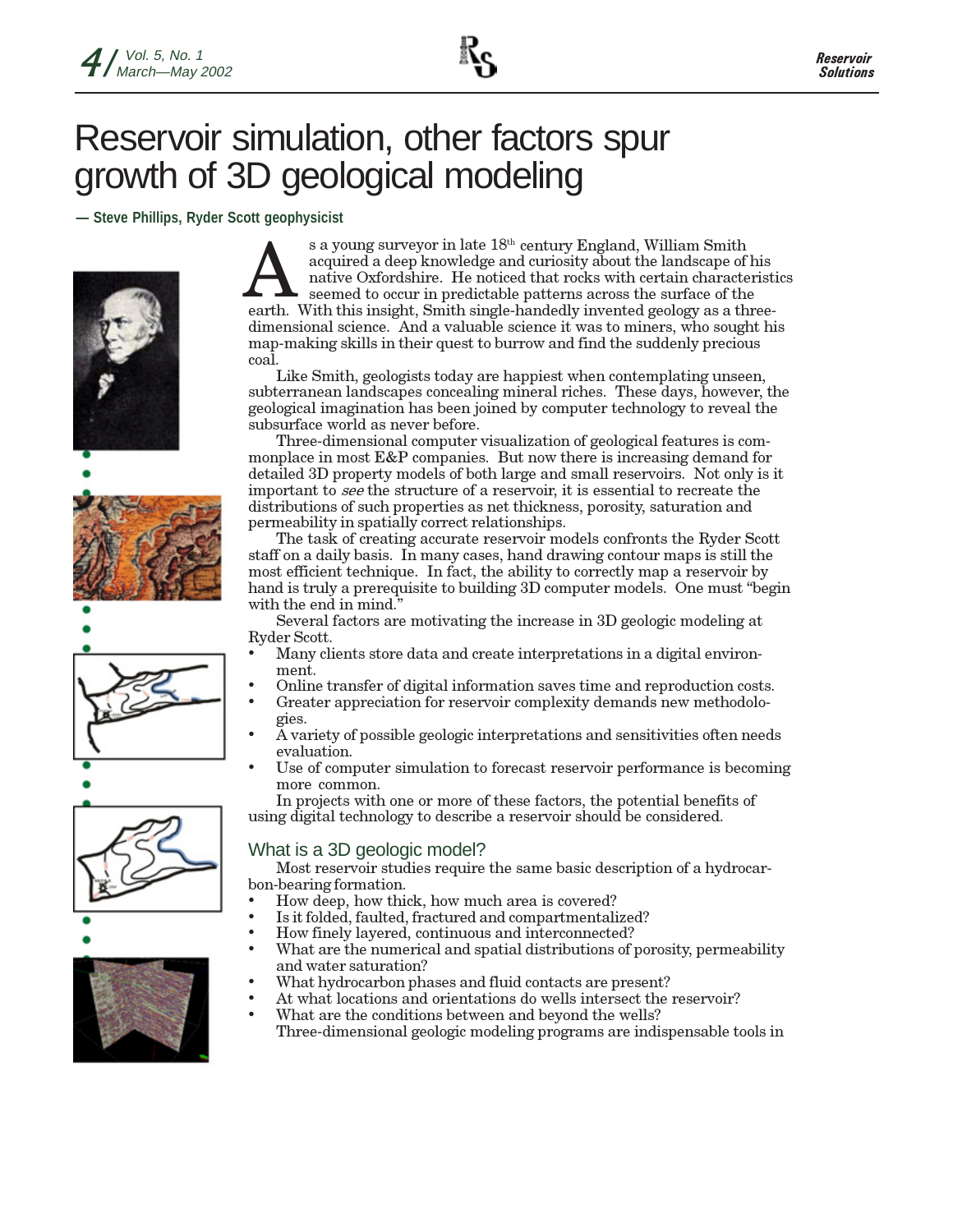helping a geologist address each of these questions. Using typical geophysical and well information, an advanced program can create a 3D grid with a shape that models the structure of the reservoir. This grid also defines a volume filled with block-shaped cells. Each cell can be assigned reservoir properties that the geologist determines are most representative of the volume defined by the cell. Geostatistical validation of properties assigned to cells throughout a model is an important step in the process.

Once the earth scientist has constructed a satisfactory static geologic model, then a reservoir simulation expert can convert the model to a dynamic reservoir simulation model. Typically, a geologic model is composed of millions of cells. A simulation model must perform many repetitive calculations for each cell.

Therefore, most geologic models must be "up scaled" into a coarser grid with fewer cells for successful simulation of fluid flow in the reservoir. However, advances in computer speed and simulation programming allow for ever-increasing model size and complexity.

### Geological modeling tools

Several software packages are available for construction of digital geological models. Ryder Scott uses Petrel, a product of Technoguide AS. Although the program is a relative newcomer to the oil and gas computing industry, observers say Petrel has gained wide acceptance within independent and major companies alike. It is especially well suited to Ryder Scott's business for the following reasons.

- Developed exclusively for the modern PC hardware environment.
- Excellent performance on notebook computers. Allows for unprecedented portability.
- Very flexible data importing functions. Accommodates wide range of data formats.
- Integrates the entire workflow in one package – seismic interpretation through simulation-grid export.
- Seismic interpretation capabilities match or exceed other applications, including costlier ones.
- Geostatistical functions more closely relate reservoir properties to well-log character.
- Facies and object modeling tools allow more geologically sophisticated predictions away from well control.
- Visualization tools enhance quality of final models and improve presentation capabilities.
- 2D mapping and cross-section functions reduce drafting time and costs.

Petrel has been used at Ryder Scott for projects requiring volumetric reserves calculations, 3D seismic interpretation and creation of property grids for use in reservoir simulation studies. As simulation-model construction becomes increasingly integrated with geological interpretation, it becomes more critical for the engineer and geoscientist to have a common work platform.

Petrel and similar programs provide one workspace to go directly from interpretation to simulation to reinterpretation. Those applications also facilitate this commonly tedious interchange. During the past two years, Ryder Scott has used Petrel to continually update several projects with new well data. The program also has become an effective tool for incorporating new information into evaluations of fields undergoing development drilling.

Ryder Scott has expanded its geotechnical capabilities and consulting role with clients, in part, by deploying specialized personnel and new hardware and software, including Petrel. For example, long-time client Mariner Energy Inc. asked Ryder Scott to perform reservoir simulations as part of a field depletion plan on two of its deepwater Gulf of Mexico discoveries. The process included collaborating with Mariner in building the earth model in Petrel and then running reservoir simulations in Eclipse.

Unocal Corp. recently engaged a Ryder Scott geophysicist to serve on a team performing integrated studies of some oil fields in Alaska. This assignment involves 3D seismic interpretation in Petrel, creation of geologic models and training.

We can only wonder what William Smith would think of our reliance on laptop computers and visualization software, instead of on boots and rock hammers, to explore the subsurface world. Perhaps he would warn us against letting these mysterious machines do our thinking. On the other hand, we might not be able to pry the mouse out of his hand. For more information on Petrel, please go to www.technoguide.com.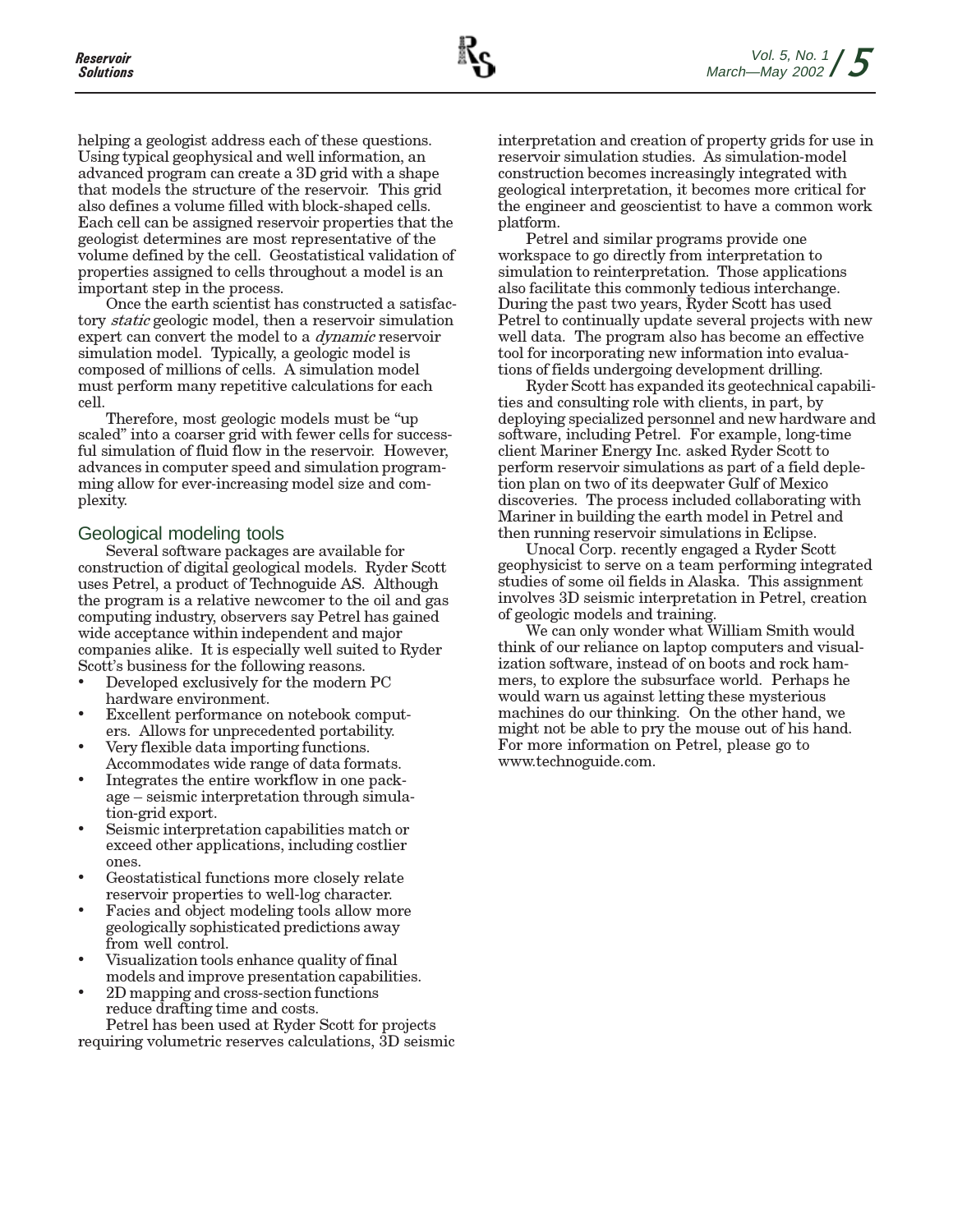# Summary of Management Advisory Services



Advisory Role to Boards of Directors — Ryder Scott provides objectivity in technical matters of concern to boards of directors of E&P companies. Decades of experience in the consult-

ing and auditing business enable Ryder Scott senior management to evaluate the merits of high-level internal presentations generally made to boards.

The firm evaluates the strengths and weaknesses of the proposed company strategies and then advises the board. Ryder Scott also provides advice based on its identification of technical and business risks.



Contract Analysis and Evaluation — Ryder Scott recommends contract modifications, where needed, to establish mutually beneficial terms in operating and jointventure agreements and

production-sharing contracts (PSCs). Clients include both government agencies and E&P companies.

Ryder Scott tests and incorporates optional scenarios into economic models to evaluate their relative effects. The firm recommends ways for government agencies to be systematic in monitoring field-development compliance. Ryder Scott also represents government agencies and producers in matters involving PSC revisions, pipeline allowables, well-spacing exceptions, proposed maximum efficient rates of production, etc.



Development Plays in Producing Trends — Ryder Scott applies riskassessment expertise to evaluate exploration programs in established producing areas. Technical work varies—from defining structural traps

to designing appraisal drilling programs to performing basin-modeling work. All studies are designed to maximize income from a basin. In some cases, Ryder Scott identifies field-development life cycles and recommends operational strategies to maximize rates of return and minimize overdevelopment.



Exploration Portfolio Strategic Planning — Ryder Scott provides the technical outsourcing services necessary to conduct risk and optionprofile evaluations and prioritization of strategic asset sales and purchases. See Ryder Scott Web site at www.ryderscott.com for more details.

Gas Storage Management — Ryder Scott has



extensive experience in gas-storage projects, providing services from general consulting to prospect screening to detailed geological and engineering modeling. Services

include inventory verification and feasibility and facility-expansion studies.

Clients use simulation models as a reservoir management tool to forecast expected gas-delivery and -injection rates during cycling and to ensure that gas withdrawals are consistent with reservoir capacity, production declines and future contractual obligations.

Internal Reserves Audits for Major E&P Companies — Under this arrangement, a Ryder Scott senior practitioner becomes an integral part of a company's internal reserves audit management team. This team typically is composed of the client's reserves manager, chief reservoir engineer, chief geologist and chief geophysicist. The team meets with various operating



units and examines reserves assets and "threats" to the reserves base, which, if not dealt with, might necessitate de-booking.

The team analyzes company resources and makes recommendations, such as allocating manpower and financial commitments to mitigate reserves threats. Activities of the team may involve devising a plan to accelerate the addition of reserves or finding ways to prove up overlooked reserves.

Ryder Scott consultants typically work as members of the "company" internal multidisciplinary team while furnishing expert outside perspectives on how other oil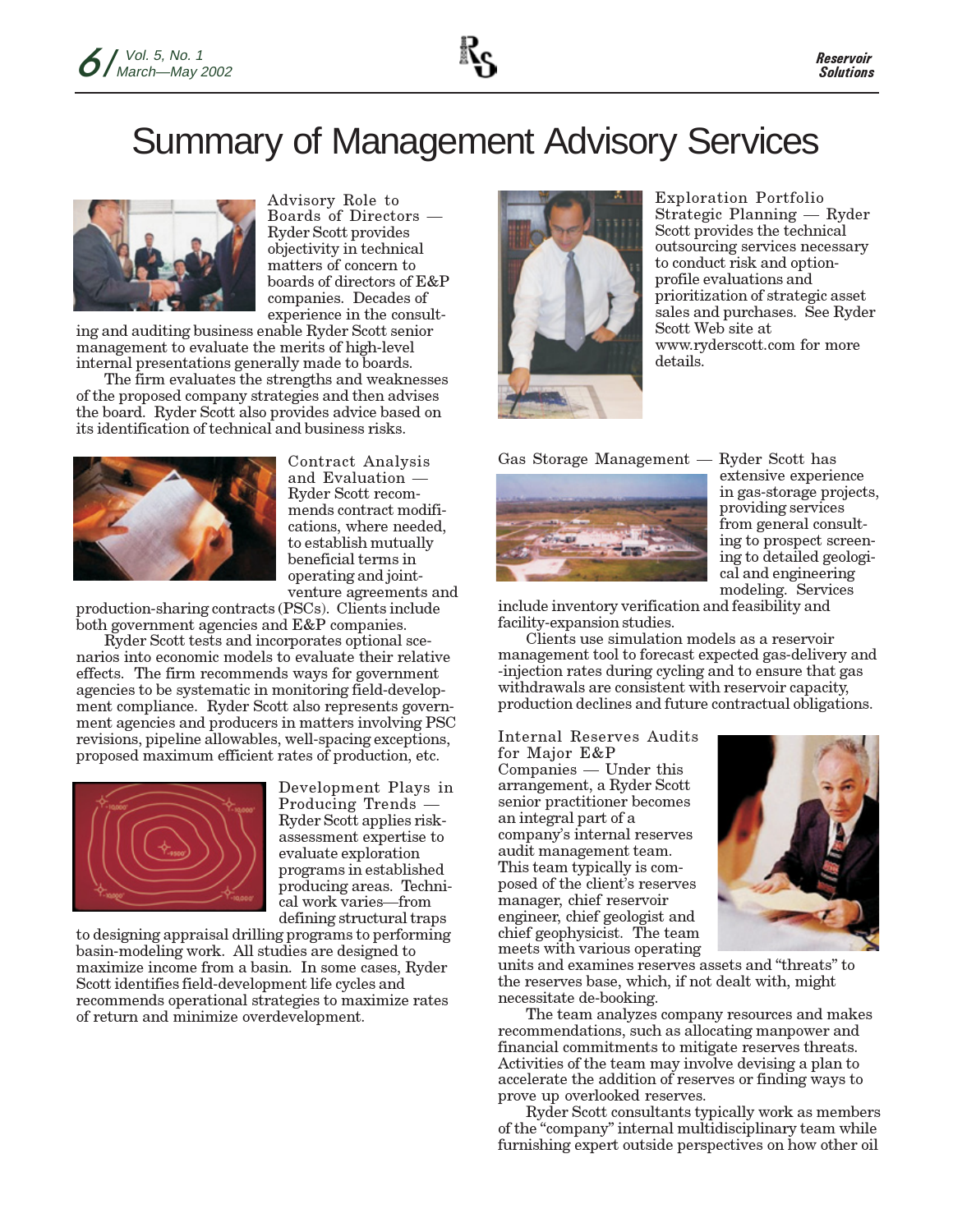companies handle difficult reserves issues and how regulatory compliance issues have a bearing. See the Ryder Scott Web site at www.ryderscott.com for more details.



Investment Banks, Petroleum Advisor to— By commissioning a reliable, independent consultant, investment banks reduce the risks associated with financing multimillion-dollar acquisi-

tions. Ryder Scott provides expert advice on oil and gas property transactions involving major, independent and national oil companies. Services range from advising top-level management to conducting valuations of each field within a property package. Ryder Scott also provides complete data-room management with a focus on understanding the needs of potential buyers. This greatly streamlines the proved, probable and possible reserves determination process, which allows buyers to focus on upside potential outside of traditional considerations. This ensures that both buyers and sellers mutually benefit from property transactions.

Litigation/Arbitration and Conflict-Resolution

Support— Ryder Scott provides expertwitness testimony and technical research and analysis to assist in the preparation of cases in court proceedings, arbitration hearings and meetings with state and federal regulatory agencies.



This includes technical and strategic support to management and legal teams in disputes involving redeterminations and unitizations. Ryder Scott coordinates and supervises integrated technical teams involved in major international arbitration. The firm works closely with attorneys to review relative merits and weaknesses of technical arguments and to condense technical information into clear, cohesive legal submissions.



Marketing Analysis and Strategies — Ryder Scott provides macroeconomic analysis for the development and monetization of hydrocarbon resources. Services may include hydrocarbon resource market analysis, country or basin entry and/ or exiting evaluations, early exploration strategies and risk assessment, asset development strategies and cost-of-service modeling.

Ryder Scott is also in

an excellent position to recommend strategies for acquisitions and divestitures.



National Oil and Gas Companies, General Consulting Services for — Increasingly, state-owned companies are finding it necessary to implement international standards in reserves reporting and

overall countrywide petroleum development strategies. Ryder Scott assists in those areas and in reserves management system design and deployment, development of stranded gas discoveries, international financing, U.S. stock offerings and U.S. SEC reporting issues.



Negotiation Strategies — Ryder Scott provides support to state-owned, public and private oil companies during contract negotiations. The strong technical backgrounds of Ryder Scott personnel better

position them to identify negotiating currencies. Those personnel actively participate during negotiations, evaluating proposals and counterproposals and identifying opportunities and pitfalls.



Privatization Consulting — Ryder Scott has conducted countrywide reserves and economic studies to establish an economic basis for privatization of state-owned companies. Ryder Scott assists companies issuing equities by making presentations to regulatory agencies, potential investors, brokers, analysts, portfolio managers and institutional traders.

The firm conducts reserves certifications to ensure that the

Process

Standardization — Ryder Scott reviews, compares and standardizes corporate procedures among different affiliates to ensure consistency.

company reports reserves in accordance with internationally accepted standards.



These services provide clients with the ability to better compare and contrast results from various affiliates through the use of consistent yardsticks. Third-party involvement facilitates implementation and acceptance of new

*Please see MA Services on Page 8*